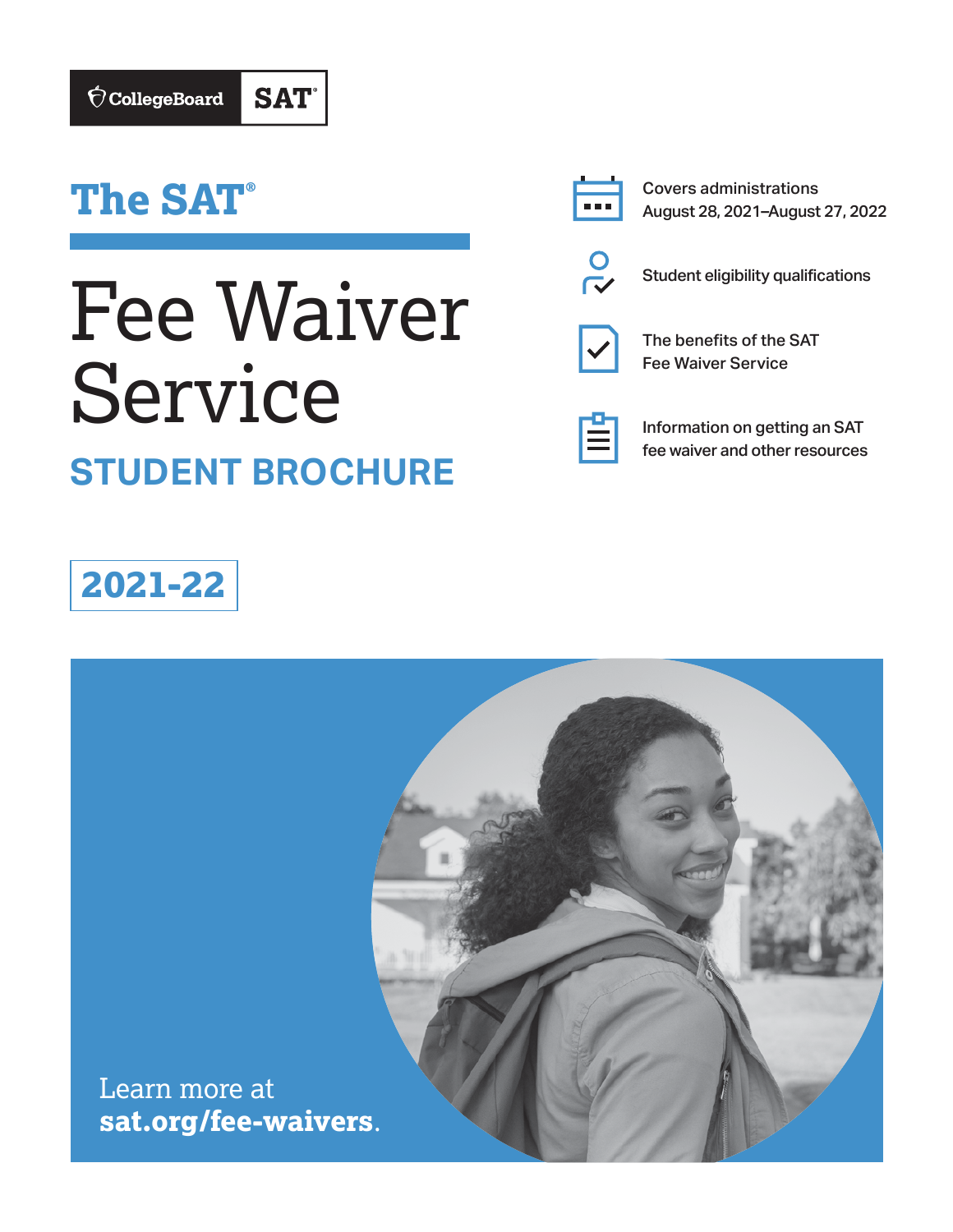# **Fee Waiver Eligibility**

If you're a high school student who lives in the United States or its territories, or who is a U.S. citizen residing outside the U.S., you may be able to receive fee waivers. To be eligible, you must meet at least one of the qualifications below:

- § You're enrolled in or eligible to participate in the federal National School Lunch Program (NSLP).
- § Your annual family income falls within the Income Eligibility Guidelines set by the USDA Food and Nutrition Service (provided below).
- § You're enrolled in a federal, state, or local program that aids students from low-income families (such as Federal TRIO programs like Upward Bound).
- § Your family receives public assistance.
- § You live in federally subsidized public housing, are in a foster home, or are homeless.
- § You're a ward of the state or an orphan.

# **USDA Food and Nutrition Service Income Eligibility Guidelines for 2021-22**

| <b>NUMBER OF MEMBERS</b><br><b>IN HOUSEHOLD</b><br><b>INCLUDING HEAD</b><br>OF HOUSEHOLD) <sup>1</sup> | <b>TOTAL ANNUAL</b><br><b>INCOME</b><br><b>IN PRECEDING</b><br>CALENDAR YEAR) <sup>2</sup> |
|--------------------------------------------------------------------------------------------------------|--------------------------------------------------------------------------------------------|
| 1                                                                                                      | \$23,828                                                                                   |
| $\mathbf{2}$                                                                                           | \$32,227                                                                                   |
| 3                                                                                                      | \$40,626                                                                                   |
| 4                                                                                                      | \$49,025                                                                                   |
| 5                                                                                                      | \$57,424                                                                                   |
| 6                                                                                                      | \$65,823                                                                                   |

- 1. The household size should be the number of household members including the filer on the family's current income tax statement. A student who is in foster care is considered a household size of one person.
- 2. Income levels are based on the USDA Food and Nutrition Service Income Eligibility Guidelines for free or reduced-price meals used by schools, institutions, and facilities participating in the NSLP. To see the complete table of guidelines, go to **[fns.usda.gov/cn/fr-030421](http://fns.usda.gov/cn/fr-030421)**.

#### **More than 6 members in the household?**

To determine income levels for families with more than six household members, take the annual allowance for six members, \$65, 823, and add \$8, 399 for each additional member.

## **The Benefits of the SAT Fee Waiver Service**

Fee waivers cover more than just the testing fees. If eligible, you can use SAT® fee waivers to cover:

- 1. **Up to 2 registration fees** for the SAT. You need to be in 11th or 12th grade to use a fee waiver for the SAT.
- 2. **Up to 2 copies of the Answer Service** if ordered at the time of SAT registration. Answer Services give you more information about the types of test questions and how you answered them. Depending on when and where you take the SAT, you will receive either the Question-and-Answer Service (QAS) or the Student Answer Service (SAS) when you order Answer Services.
- 3. **Unlimited score reports**, which you can order anytime after registering for the test(s), including after you've seen your scores.
- 4. **Waived application fees at participating colleges**, as explained later in this brochure.
- 5. **Free CSS Profile**™ **applications** to apply online for financial aid from participating schools. Learn more at **[profileonline.collegeboard.org](http://profileonline.collegeboard.org)**.
- 6. **The Non-U.S. Regional Fee** for U.S. students testing internationally.
- 7. **The late registration fee** for students testing in the United States or U.S. territories.
- 8. **Waived cancellation fee** (upon cancellation, your unused fee waiver benefits will be restored).

## **How to Get a Fee Waiver**

See your school counselor or agency official to get a fee waiver code. If you're a homeschooled student, you'll need to provide proof of eligibility (tax records, public assistance records, or record of enrollment in an aid program) to a high school counselor in your area.

Once your counselor or agency official determines that you're eligible, you can receive a fee waiver code to register and access your other benefits.

# **Using Fee Waivers**

 benefits will be delivered to your College Board account. If you qualify for a fee waiver, you'll only need to use a fee waiver code for your first registration. After that, all fee waiver

**Note:** If you plan to take the SAT for the first time in August 2022, be sure to get a fee waiver code before the end of the school year.